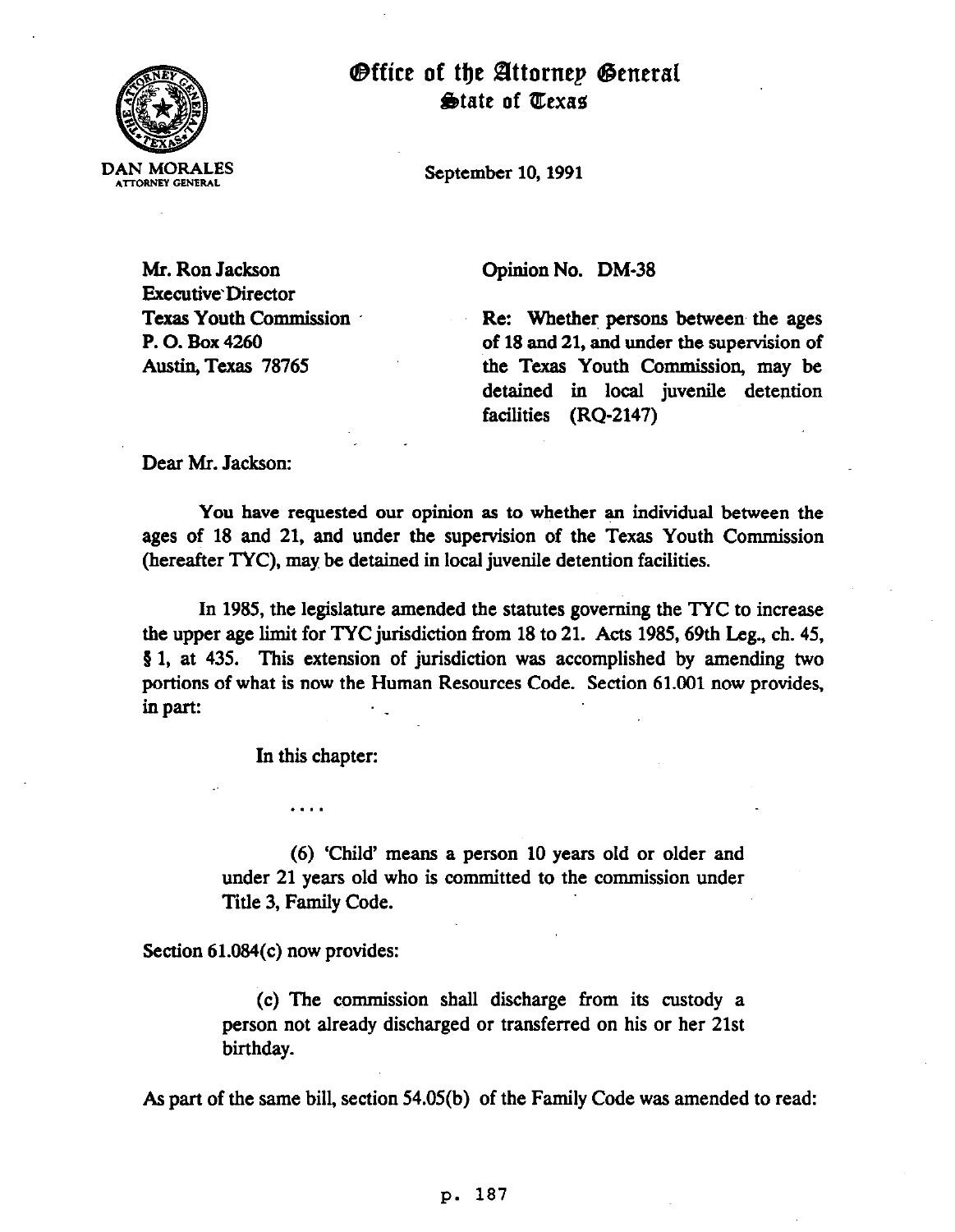(b) Except for a commitment to the Texas Youth Commission, all dispositions automatically terminate when the child reaches his 18th birthday.

Acts 1985, 69th Leg., ch. 45,  $\S$  3, at 435 (emphasis added).

Chapter 51 of title 3 of the Family Code was not, and has not been, amended, however, to conform to these 1985 amendments. Section 51.02 still defines "child" in a manner which is inconsistent with chapter 61 of the Human Resources Code.

*In this title:* 

(1) 'Child' means a person who is:

(A) ten years of age or older and under 17 years of age; or

(B) seventeen years of age or older and under 18 years of age who is alleged or found to 'have engaged in delinquent conduct or conduct indicating a need for supervision as a result of acts committed before becoming 17 years of age.

Section 51.12(a) of the Family Code, also unamended in 1985, provides:

Except after transfer to crimimd court for prosecution under Section 54.02 of this code, a child shall not be detained in or committed to a compartment of a jail or lockup in which adults arrested for, charged with, or convicted of crime are detained or committed, nor be permitted contact with such persons.

TYC is granted broad authority to contract with public or private agencies, including juvenile detention facilities operated by county juvenile boards, for the care and treatment of its wards. See Hum. Res. Code § 61.037. Pursuant to section 61.084(c) of the Human Resources Code, the TYC has jurisdiction over juveniles between the ages of 18 and 21. The Family Code, however, does not categorize persons between the ages of 18 and 21 as juveniles, and explicitly prohibits the detention of juveniles under the age of 18 in the same compartment or lockup as adults. Thus, the problem arises whether the TYC can require juvenile detention facilities to care for its wards between the ages of 18 and 21.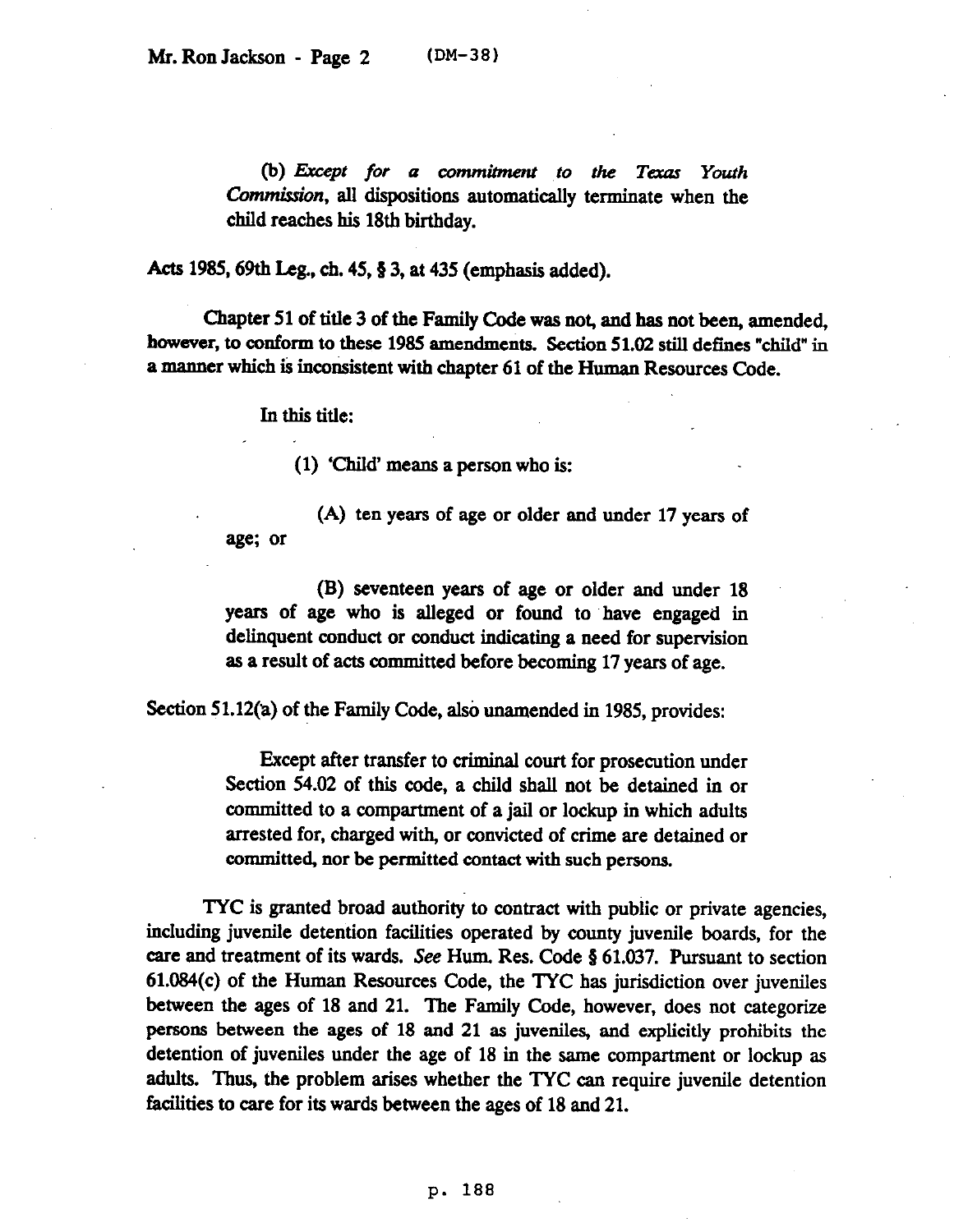There seems to be a dispute between the TYC and the Texas Juvenile Probation Commission as to what circumstances, if any, would cause or permit TYC to detain a person between the ages of 18 and 21 other than his arrest for a criminal offense. We need not resolve those questions here. Roth because of the limited definition of "child" in the Family Code and the specific prohibition of section 51.12 thereof, persons under the age of 18 may not be housed in the same compartment of a facility as, nor be permitted regular contact with, any individual between the ages of 18 and 21, whether or not they are TYC wards, if such individuals have been arrested for, charged with, or convicted of a crime. This does not mean that such individuals may not be housed in the same *facility* as juveniles. It means merely that they may not be confined in the same cell or compartment of a facility, or be confined in such proximity as to permit regular contact with juveniles. Thus, TYC wards between the ages of 18 and 21 may not be, under any circumstances, housed in a compartment of a facility, or permitted regular contact, with any "child" as defined by section 51.02 of the Family Code. If, on the other hand, such TYC wards have not been arrested for, charged with, or convicted of any crime, they may be housed in a juvenile detention facility in compartments with juveniles and may have contact with juveniles.

## **SUMMARY**

A ward of the Texas Youth Commission between the ages of 18 and 21 who has been arrested for, charged with, or convicted of any crime may under no circumstances be housed in the same compartment of a facility as, or permitted regular contact with, any "child" as defined in section 51.02 of the Family Code.

Very truly yours,

DAN MORALES Attorney General of Texas